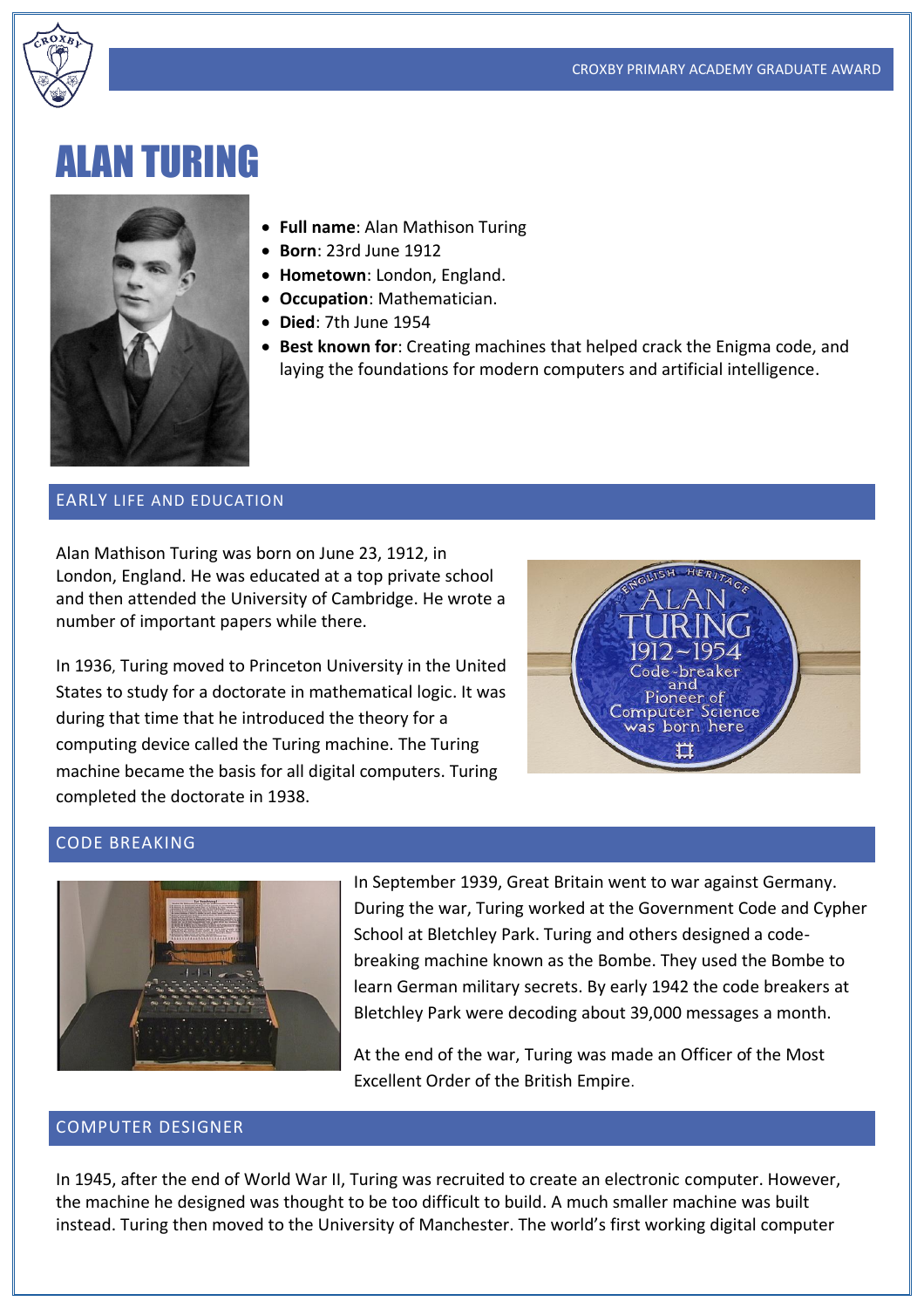was built there in 1948. Turing designed an input-output system and the programming system for the computer.

## FINAL YEARS

In 1952 Turing was found guilty of being a homosexual. It was a crime in Britain at the time for two men or two women to be in a relationship. As a result, Turing had a criminal record, so he could no longer work for the government's codebreaking centre. He spent the remaining years of his life working in Manchester, researching artificially created living things.

Turing was found dead in his bed on June 7<sup>th</sup> 1954, in Wilmslow, England. No conclusion could be found about how he died: it may have been a suicide, an accident, or a murder.



## LEGACY



Every year, beginning in 1966, a person who has made a great contribution to the field of computer science is awarded the Turing Award. The Turing Award is often referred to as the computer science equivalent of the Nobel Prize.

To honour this remarkable man, who helped speed up the end of the war and whose work led to the technology we all use today, Alan is shown on the new £50 note.

There has been a film made called *Alan Turing: The Enigma.* Benedict Cumberbatch plays Alan.

Furthermore, one of the main roads in Manchester – near Manchester United's stadium – is called 'Alan Turing Way'.

### FIND OUT MORE…

<https://www.natgeokids.com/uk/discover/history/general-history/the-life-of-alan-turing/>

### EXAMPLE QUESTIONS:

- 1. When and where was Alan Turing born?
- 2. What was the code breaking centre called?
- 3. What was the code breaking machine called?
- 4. Why was Alan given a criminal record?
- 5. Alan features on which new bank note?